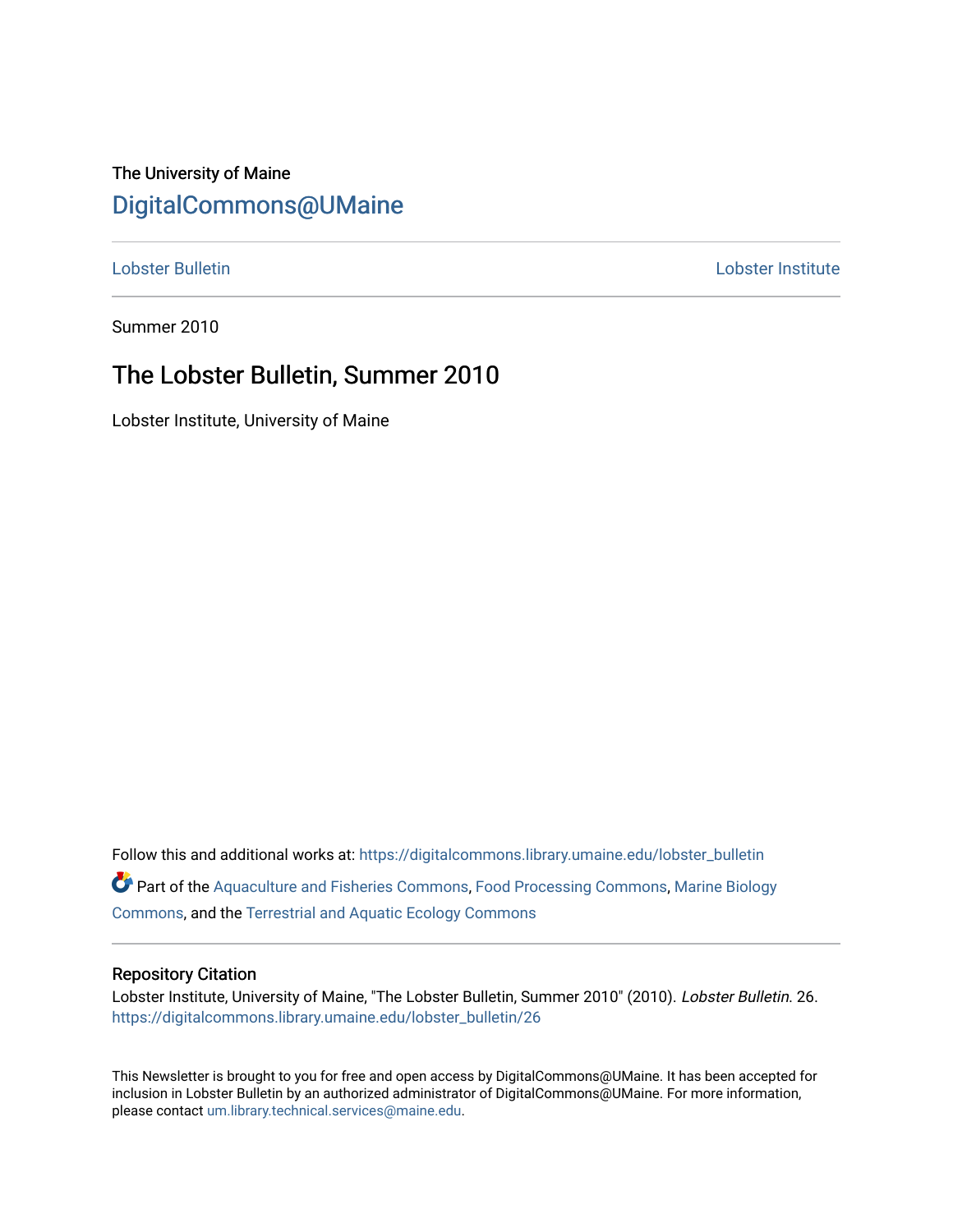

## **Summer 2010**

*"News, research updates, and information on lobsters and the lobster industry."*

#### **Published by the Lobster Institute**

**"Protecting and conserving the lobster resource, and enhancing lobstering as an industry…and a way of life."**

## **Mooring That Creates Lobster Habitat Now Available - Portion of Sales to Support Mission of the Lobster Institute**

 The first Habitat Mooring System (*HMS 4000*) deployed from Seal Harbor on Wednesday, July 28, 2010. It is being used to secure the Town of Mount Desert's "No Wake" buoy in Seal Harbor. Harbormaster Shawn Murphy accepted the donation of the first *HMS 4000* from its designer, Stewart Hardison, of The Wind Reef Group, LLC.



 Based in Orono, Maine, The Wind Reef Group has designed a proprietary mooring system that creates habitat for lobsters and other marine life. Enhanced habitat can benefit lobster stocks.

Research has shown that 15% of Maine's lobsters have no home shelter and are constantly ranging in search of protected habitat, exposing them to predators and disrupting vital life cycle behavior. (Bricknell, 2009) By providing recessed cavities and tunnels, The Wind Reef Group's moorings create ideal shelters for these lobsters.

 "Never before has there been a mooring specifically designed to create habitat for lobsters and other sea life," says Lobster Institute Executive Director Dr. Robert Bayer. "Traditional granite or concrete moorings can disturb habitat where they land. The *HMS 4000* makes up for this lost footprint with engineered habitat that can provide a protected nursery for juvenile lobsters, or lobsters of almost any size." The *HMS 4000* is made of poured concrete, especially engineered for the marine environment. It can be manufactured at a variety of weights. The unit shown measures 50" x 50" at the base, 40" x 40" at the top, and

## **Input Sought for Lobster Institute Strategic Plan**

 Periodically, the Lobster Institute reaches out to the various communities it serves to assess its mission and priorities in order to update the strategic plan that guides its programs and outreach. The Institute is currently in the process of strategic planning to steer its decisionmaking for research priorities and program development for the next 3-5 years.

 Guidance from those directly involved in the fishery is crucial to the success of this process. We need your input in order to ensure goals for our research, outreach and educational programming that will best serve the fishermen, the industry, and the lobstering community. Please take a moment to complete the brief survey on Page 2 or go to www.lobsterinstitute.org and print a copy. The survey includes no identifying information, thus your responses will be anonymous.

 **Please note: We are asking for your guidance for future priorities for the Lobster Institute as an organization – not necessarily for the lobster industry as a whole. Once completed, please mail to:**

> **Lobster Institute, 210 Rogers Hall, University of Maine, Orono, ME 04469.**

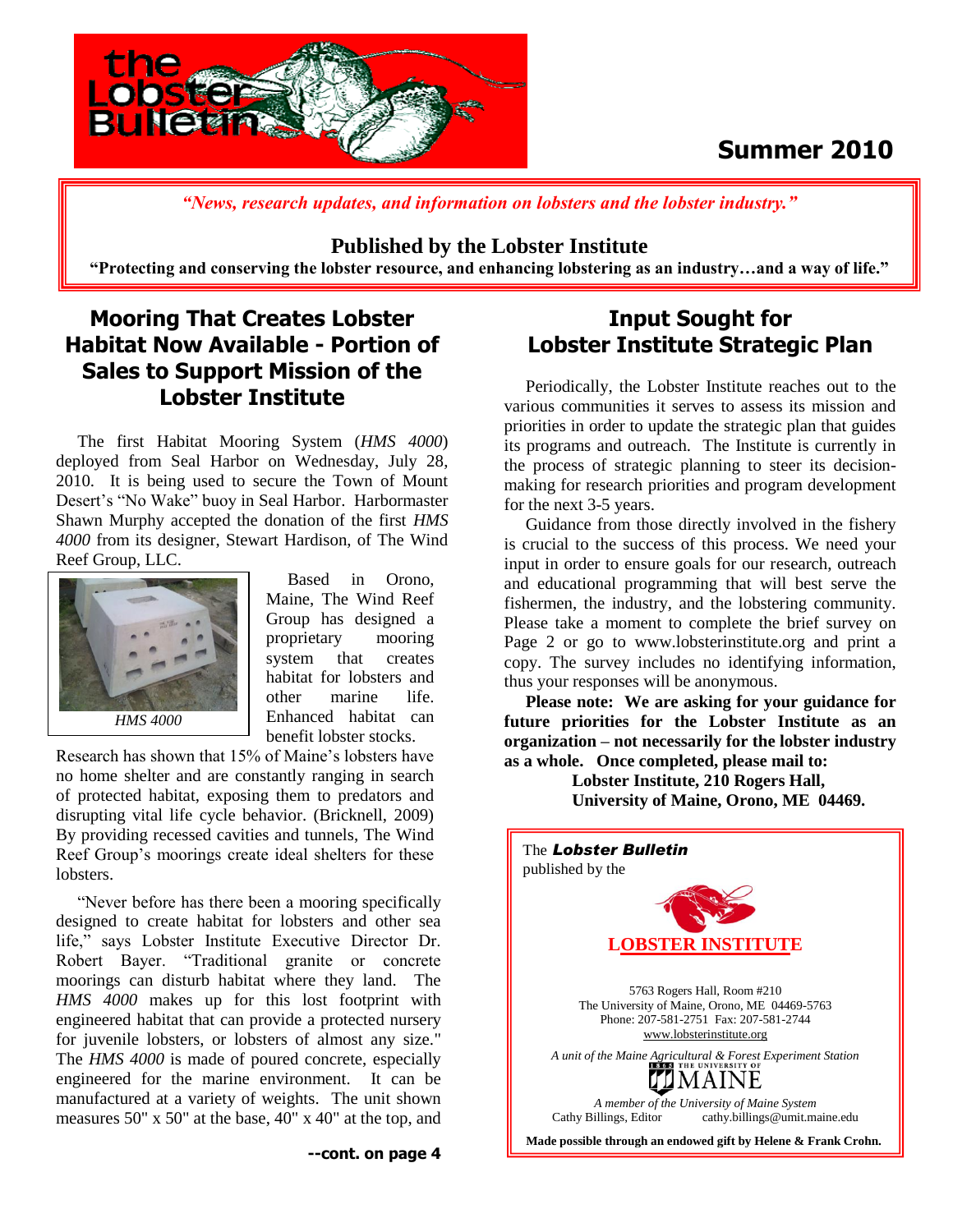#### **THE LOBSTER INSTITUTE'S 2010 NEEDS ASSESSMENT SURVEY**

Please rate the importance of the following priorities for the Lobster Institute by placing your assessment of each element in the space before each question with a 5 represent extremely important - scaled to 0 for no opinion.

#### **General Priorities**

#### **(5=extremely important, 4=very important, 3=important, 2= not very important, 1=not at all important, 0=no opinion)**

- \_\_\_\_\_1. Involving fishermen in its research projects?
- 2. Collaborative work with other lobster researchers?
- 3. Having representation from all aspects of the fishery on its advisory board?
- \_\_\_\_\_4. Developing state of the art educational activities for those in the lobster industry?
- \_\_\_\_\_5. Developing educational activities for K-12 students?
- \_\_\_\_\_6. Developing educational activities for the general public?
- \_\_\_\_\_7. Facilitating communication across segments of the lobster industry, research community, and government agencies, to increase understanding of each one's challenges and objectives
- \_\_\_\_\_8. Communication to ensure that research information reaches the industry, the public and policy makers
- \_\_\_\_\_9. Serving as an independent source of research based information for the industry and policy makers

#### **Please note your top two general priorities:**

**Research Priorities** – How do you rate the importance of focusing research on the following issues:

**(5=extremely important, 4=very important, 3=important, 2= not very important, 1=not at all important, 0=no opinion)**

- \_\_\_\_10. Lobster health issues?
- \_\_\_\_11. Effects of environmental toxins on lobsters?
- \_\_\_\_12. Understanding lobster ecology?
- \_\_\_\_13 Understanding lobster biology?
- \_\_\_\_14. Understanding lobster behavior?
- \_\_\_\_15. Understanding lobster population dynamics?
- \_\_\_\_16. Developing value-added products as part of lobster processing?
- \_\_\_\_17. Developing strategies for sustaining the herring population?
- 18. Developing affordable and effective alternative lobster bait?
- \_\_\_\_19. Right whale entanglement issues?
- \_\_\_\_20. Assessing economic factors influencing the lobster industry
- 21. Assessing the impact of the lobster industry on the regional economy
- 22. Other should have been included but wasn't (please specify):

#### **Please note your top two research priorities:**

| <b>I am a:</b> [] Lobsterman [] Dealer/Distributor      |
|---------------------------------------------------------|
| [ Processor [ Scientist [ Prishery Manager              |
| [] Member of Coastal Community                          |
| [] Other (note here)                                    |
|                                                         |
| # of years fishing: $\frac{1}{2}$<br>$#$ traps:<br>Age: |



As a Non-profit, the Lobster Institute relies on industry and private support to continue its work for and with the lobster fishery. Please consider donating as a Fried of the Lobster Institute today. Call 207-581-2751 or visit www.lobsterinstitute.org

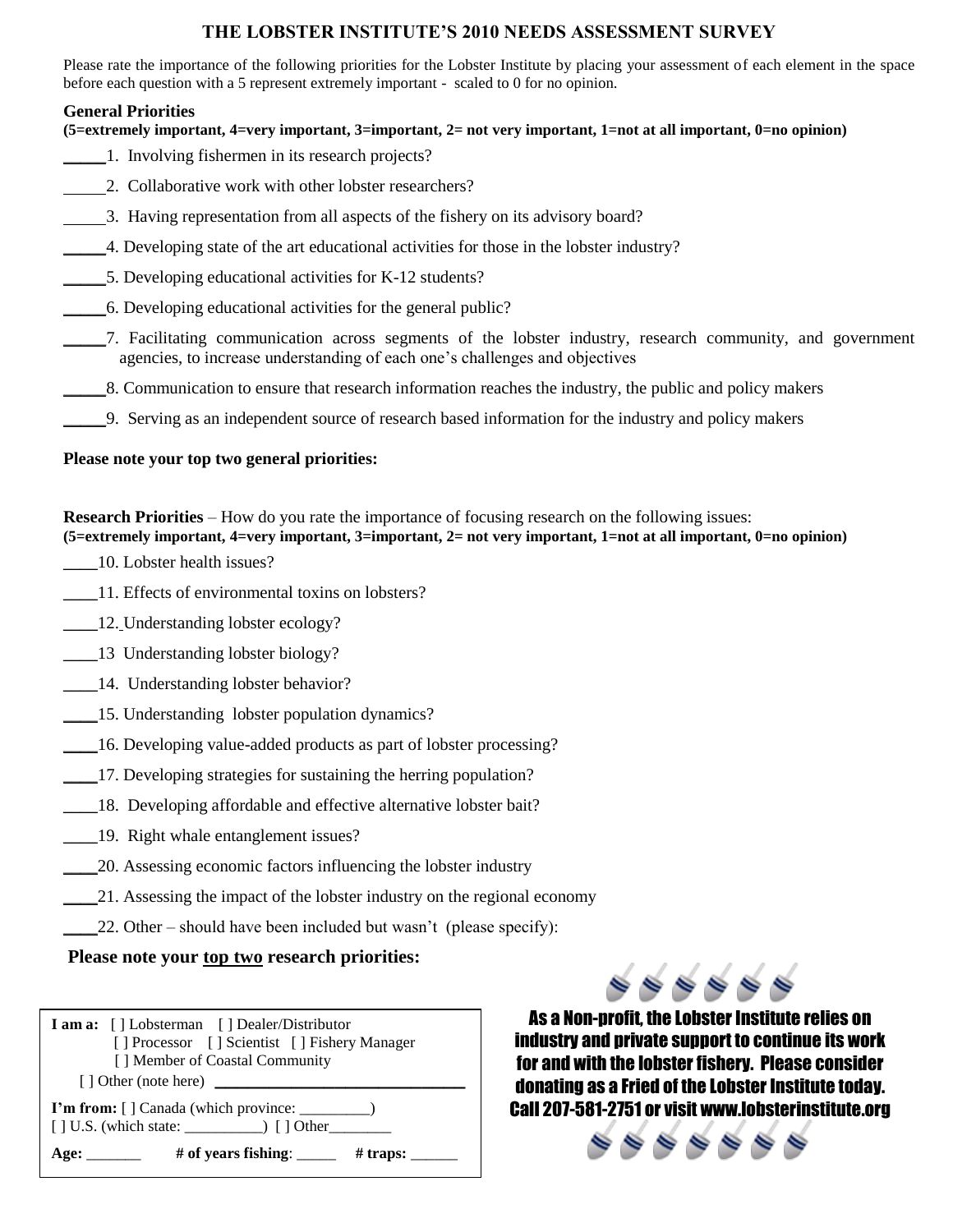**Contact us at 207-581-2751 if you would like to sponsor our "Research Report" and see your logo here!**



# **Research Report**

*Readers may contact the Lobster Institute for more detailed information on any of these projects.*

- **Bait:** how much is enough? (excerpts from a report by University of Maine student, Emma Landherr , on the catch rate in lobster traps baited with differing amounts of bait.) One of the main problems facing the lobster fishery is an imminent shortage in supply of bait. The Atlantic herring (*Clupea harengus)* is the primary bait source for commercial lobstering. Points of interest:
	- In 2008 Maine fishermen landed 66 million pounds of herring
	- $\div$  70% of the landings were sold to lobstermen
	- $\cdot \cdot$  In one trip a crew can go through 1-2 barrels of Atlantic herring
	- $\div$  Since the 1970s the amount of bait being used has increased four times
	- Perley Frazier said "we used to pack bait bags to the size of a softball, now they're the size of a basketball."

The purpose of the study was to determine the effectiveness of the current amount of bait used by lobstermen versus using half the amount. One hundred traps were set at latitude 44.14972 and longitude -68.4605, by volunteer lobsterman Jason Joyce, near Swans Island off the coast of Maine on December 5, 2009, in 28 fathoms of water (168 feet). Fifty traps used 8 inch bait bags and 50 used 12 inch bait bags, with all bags having the same size mesh holes (8 inch baits bag held an average of 962 grams and 12 inch bags held and average of 1732 grams). The bait used was salted herring cuttings. Traps were hauled after 9 days.

#### **Results**

The traps with the 8 inch bait bags:

- Caught 118 lobsters in total
- Average of 2.26 lobsters per trap
- 33 lobsters or 27.9% were legal size The traps with the 12 inch bait bags:
	- Caught 157 lobsters in total
		- Average of 3.14 lobsters per trap
	- 47 lobsters or 29.9% were legal size

#### **Conclusion**

From this limited size study there is not enough research to support the theory that more bait=more lobsters. Further research needs to be performed in order to determine the level of significance using two different amounts of bait on the trap efficiency of lobsters. When the traps were hauled there was no

bait left in any of the bait bags. The traps with 8 inch bait bags may have caught fewer lobsters because they ran out of bait faster than traps with 12 inch bags. Considerations for further studies include:

- ❖ More traps
- $\div$  Shorter soaking time
- $\div$  Fish during peak lobster season
- $\triangle$  Explore alternative baits
- $\div$  Test in different fathoms
- Look at what else eats the bait

UMaine Marine Sciences student Maddelyn Harden is continuing this study in Prince Edward Island with volunteer fisherman Kenny Drake.

- **Lobster assessment models compared --** Earlier this year, Maine Sea Grant identified recipients of 2010-2012 research funding awards from the National Oceanic and Atmospheric Administration National Sea Grant Office. Yong Chen of the University of Maine and Carl Wilson of the Maine Department of Marine Resources received \$127,890 to work on "A comparative study of monitoring programs for coherence in quantifying the dynamics of American lobster fisheries in Maine." Chen and Wilson will compare and evaluate the nine different lobster assessment methods currently in place, with a goal of improving monitoring program design for greater efficiency and reduced costs.
- **Paper on modeling lobster growth without age markers wins award** -- Charlene Bergeron, a graduate student at the University of Maine's Darling Marine Center, received the Best Student Paper at this year's International Conference on Recent Advances in Lobster Biology and Management, held in Chennai, India for her presentation titled *Modeling growth without agemarkers in a variable environment: integrating sizefrequency and tag-based methods in the American lobster*. Using existing growth data on lobsters of various sizes and data-bases on juvenile lobster size structure, Bergeron has developed growth models of lobsters in 3 oceanographically distinct regions: southern New England, Midcoast, and Bay of Fundy. This paper represents findings of Bergeron's ongoing thesis work. For more information contact charlene.bergeron@maine.edu.